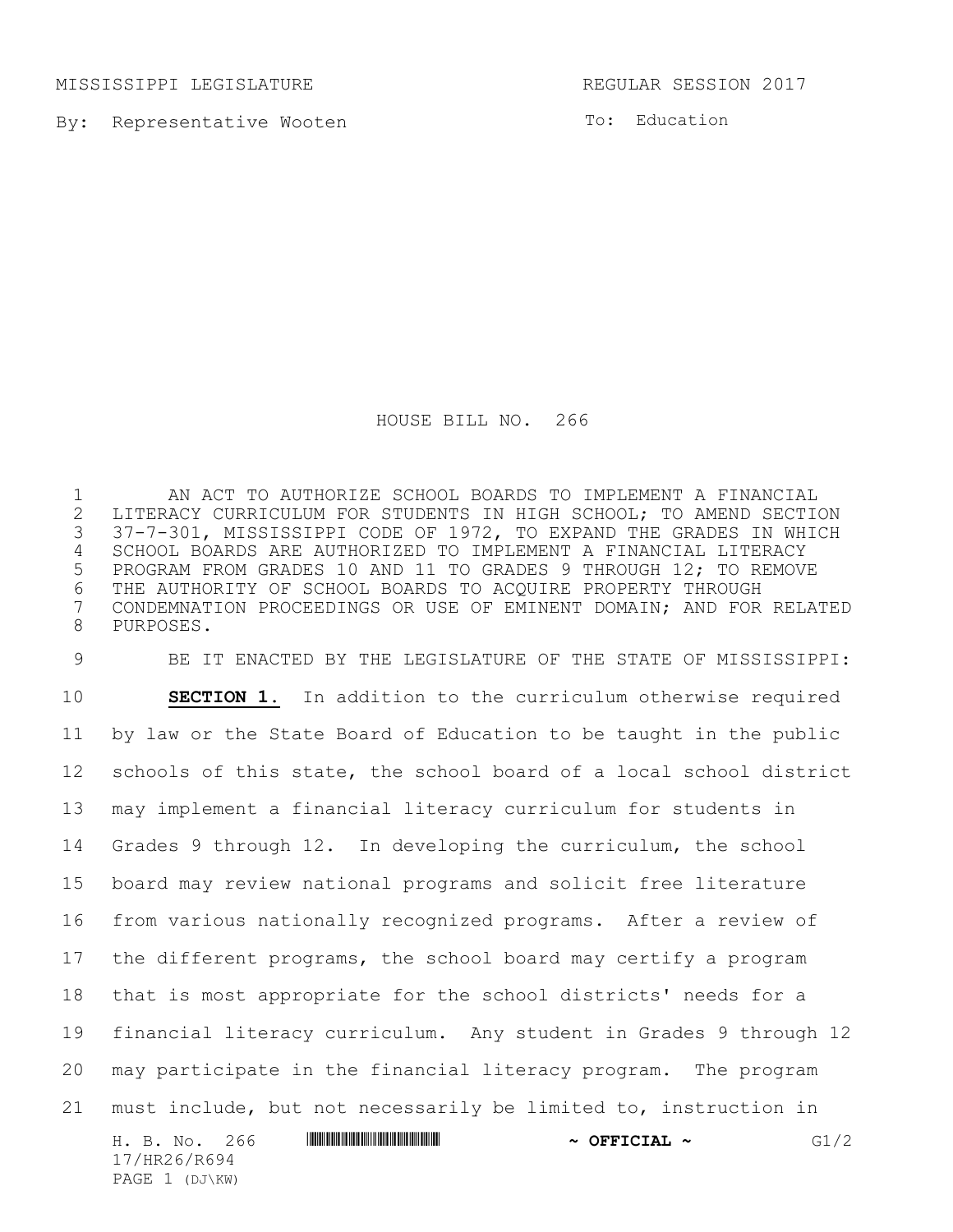the same areas of personal business and finance as required under Section 37-1-3(2)(b). The school board may coordinate with volunteer teachers from local community organizations to offer the financial literacy curriculum including, but not limited to, representatives of the following: the United States Department of Agriculture Rural Development; the United States Department of Housing and Urban Development; Junior Achievement; financial institutions; and other nonprofit organizations.

 **SECTION 2.** Section 37-7-301, Mississippi Code of 1972, is amended as follows:

 37-7-301. The school boards of all school districts shall have the following powers, authority and duties in addition to all others imposed or granted by law, to wit:

 (a) To organize and operate the schools of the district and to make such division between the high school grades and elementary grades as, in their judgment, will serve the best interests of the school;

 (b) To introduce public school music, art, manual training and other special subjects into either the elementary or high school grades, as the board shall deem proper;

 (c) To be the custodians of real and personal school property and to manage, control and care for same, both during the school term and during vacation;

17/HR26/R694 PAGE 2 (DJ\KW)

H. B. No. 266 \*HR26/R694\* **~ OFFICIAL ~**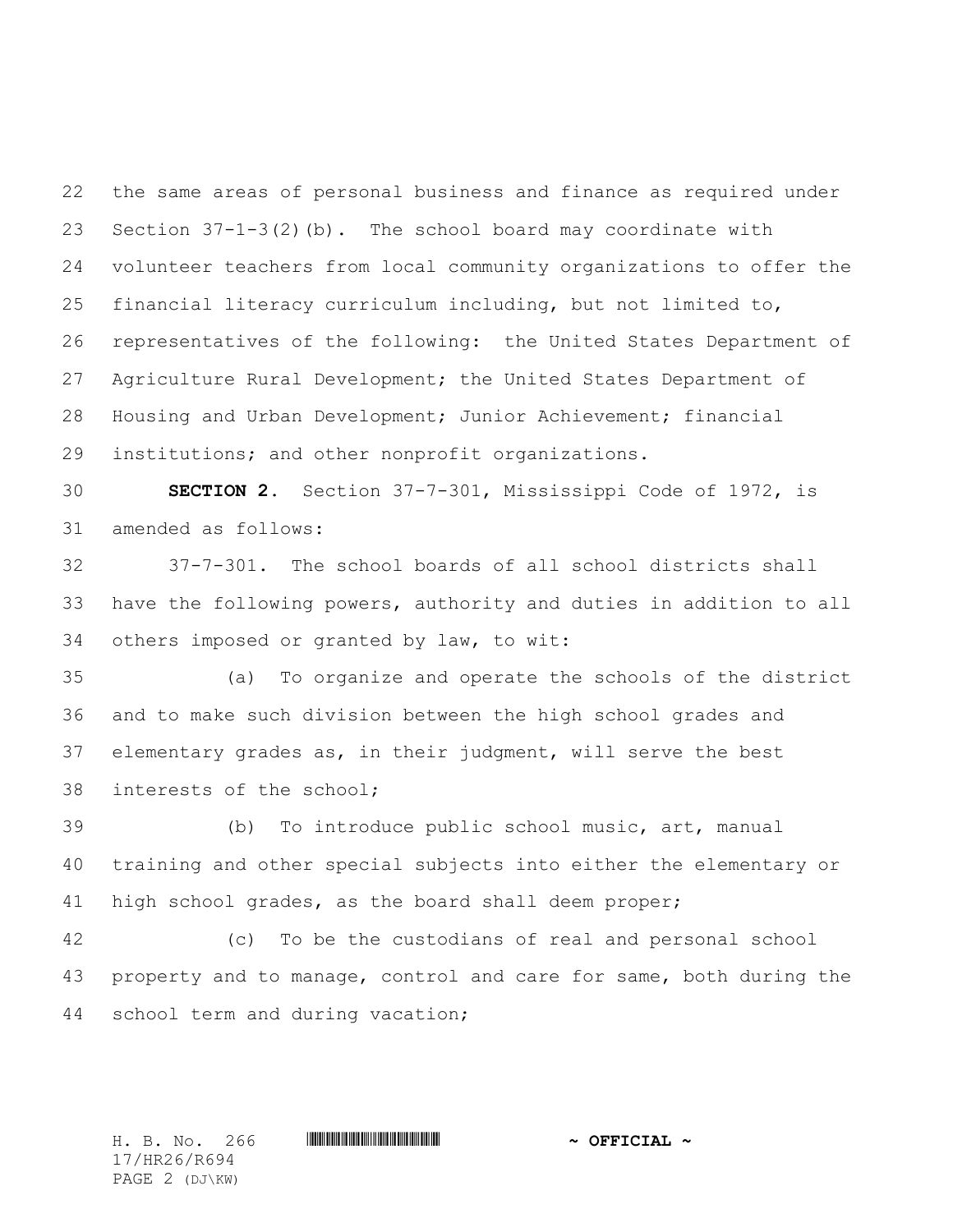(d) To have responsibility for the erection, repairing and equipping of school facilities and the making of necessary school improvements;

 (e) To suspend or to expel a pupil or to change the placement of a pupil to the school district's alternative school or homebound program for misconduct in the school or on school property, as defined in Section 37-11-29, on the road to and from school, or at any school-related activity or event, or for conduct occurring on property other than school property or other than at a school-related activity or event when such conduct by a pupil, in the determination of the school superintendent or principal, renders that pupil's presence in the classroom a disruption to the educational environment of the school or a detriment to the best interest and welfare of the pupils and teacher of such class as a whole, and to delegate such authority to the appropriate officials of the school district;

 (f) To visit schools in the district, in their discretion, in a body for the purpose of determining what can be done for the improvement of the school in a general way;

 (g) To support, within reasonable limits, the superintendent, principal and teachers where necessary for the proper discipline of the school;

 (h) To exclude from the schools students with what appears to be infectious or contagious diseases; provided, however, such student may be allowed to return to school upon

H. B. No. 266 \*HR26/R694\* **~ OFFICIAL ~** 17/HR26/R694 PAGE 3 (DJ\KW)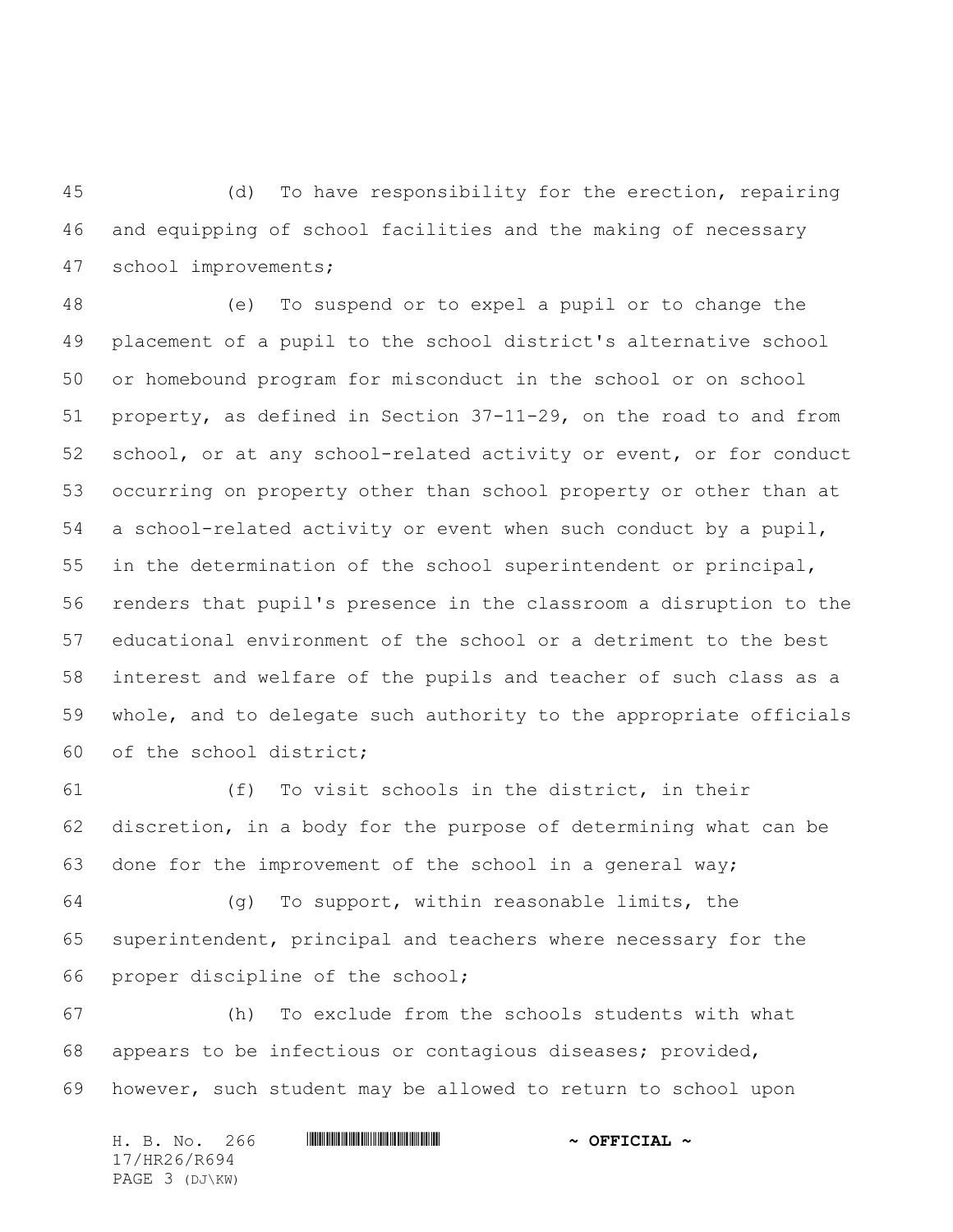presenting a certificate from a public health officer, duly licensed physician or nurse practitioner that the student is free from such disease;

 (i) To require those vaccinations specified by the State Health Officer as provided in Section 41-23-37;

 (j) To see that all necessary utilities and services are provided in the schools at all times when same are needed;

 (k) To authorize the use of the school buildings and grounds for the holding of public meetings and gatherings of the people under such regulations as may be prescribed by said board;

 (l) To prescribe and enforce rules and regulations not inconsistent with law or with the regulations of the State Board of Education for their own government and for the government of the schools, and to transact their business at regular and special meetings called and held in the manner provided by law;

 (m) To maintain and operate all of the schools under their control for such length of time during the year as may be required;

 (n) To enforce in the schools the courses of study and 89 the use of the textbooks prescribed by the proper authorities;

 (o) To make orders directed to the superintendent of schools for the issuance of pay certificates for lawful purposes on any available funds of the district and to have full control of the receipt, distribution, allotment and disbursement of all funds provided for the support and operation of the schools of such

H. B. No. 266 \*HR26/R694\* **~ OFFICIAL ~** 17/HR26/R694 PAGE 4 (DJ\KW)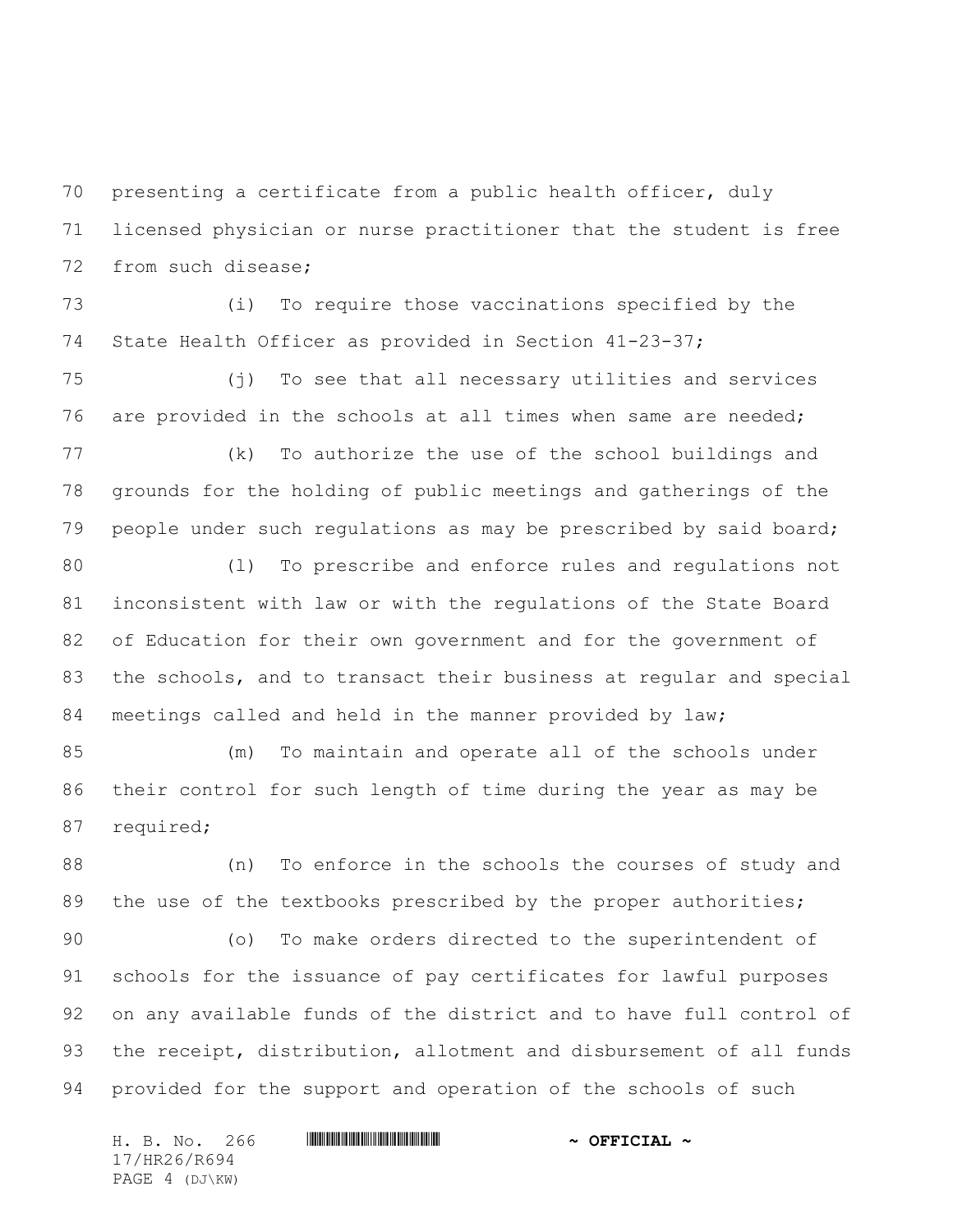school district whether such funds be derived from state appropriations, local ad valorem tax collections, or otherwise. The local school board shall be authorized and empowered to promulgate rules and regulations that specify the types of claims and set limits of the dollar amount for payment of claims by the superintendent of schools to be ratified by the board at the next regularly scheduled meeting after payment has been made;

 (p) To select all school district personnel in the manner provided by law, and to provide for such employee fringe benefit programs, including accident reimbursement plans, as may be deemed necessary and appropriate by the board;

 (q) To provide athletic programs and other school activities and to regulate the establishment and operation of such programs and activities;

 (r) To join, in their discretion, any association of school boards and other public school-related organizations, and to pay from local funds other than minimum foundation funds, any membership dues;

 (s) To expend local school activity funds, or other available school district funds, other than minimum education program funds, for the purposes prescribed under this paragraph. "Activity funds" shall mean all funds received by school officials in all school districts paid or collected to participate in any school activity, such activity being part of the school program and partially financed with public funds or supplemented by public

H. B. No. 266 \*HR26/R694\* **~ OFFICIAL ~** 17/HR26/R694 PAGE 5 (DJ\KW)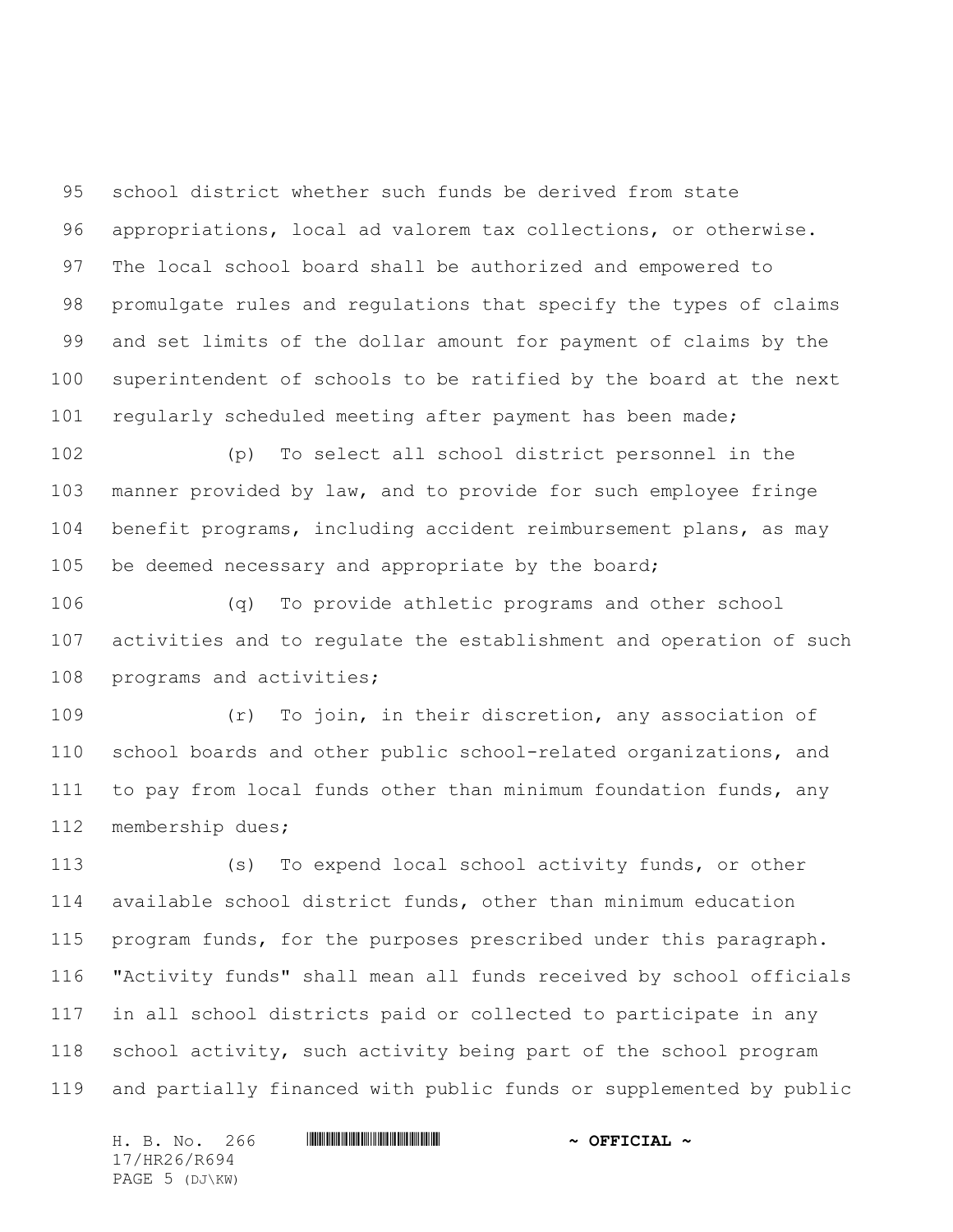funds. The term "activity funds" shall not include any funds raised and/or expended by any organization unless commingled in a bank account with existing activity funds, regardless of whether the funds were raised by school employees or received by school employees during school hours or using school facilities, and regardless of whether a school employee exercises influence over the expenditure or disposition of such funds. Organizations shall not be required to make any payment to any school for the use of any school facility if, in the discretion of the local school governing board, the organization's function shall be deemed to be beneficial to the official or extracurricular programs of the school. For the purposes of this provision, the term "organization" shall not include any organization subject to the control of the local school governing board. Activity funds may only be expended for any necessary expenses or travel costs, including advances, incurred by students and their chaperons in 136 attending any in-state or out-of-state school-related programs, conventions or seminars and/or any commodities, equipment, travel expenses, purchased services or school supplies which the local school governing board, in its discretion, shall deem beneficial to the official or extracurricular programs of the district, including items which may subsequently become the personal property of individuals, including yearbooks, athletic apparel, book covers and trophies. Activity funds may be used to pay travel expenses of school district personnel. The local school

H. B. No. 266 **HRANG AND ALL AND A STATE AND A OFFICIAL ~** 17/HR26/R694 PAGE 6 (DJ\KW)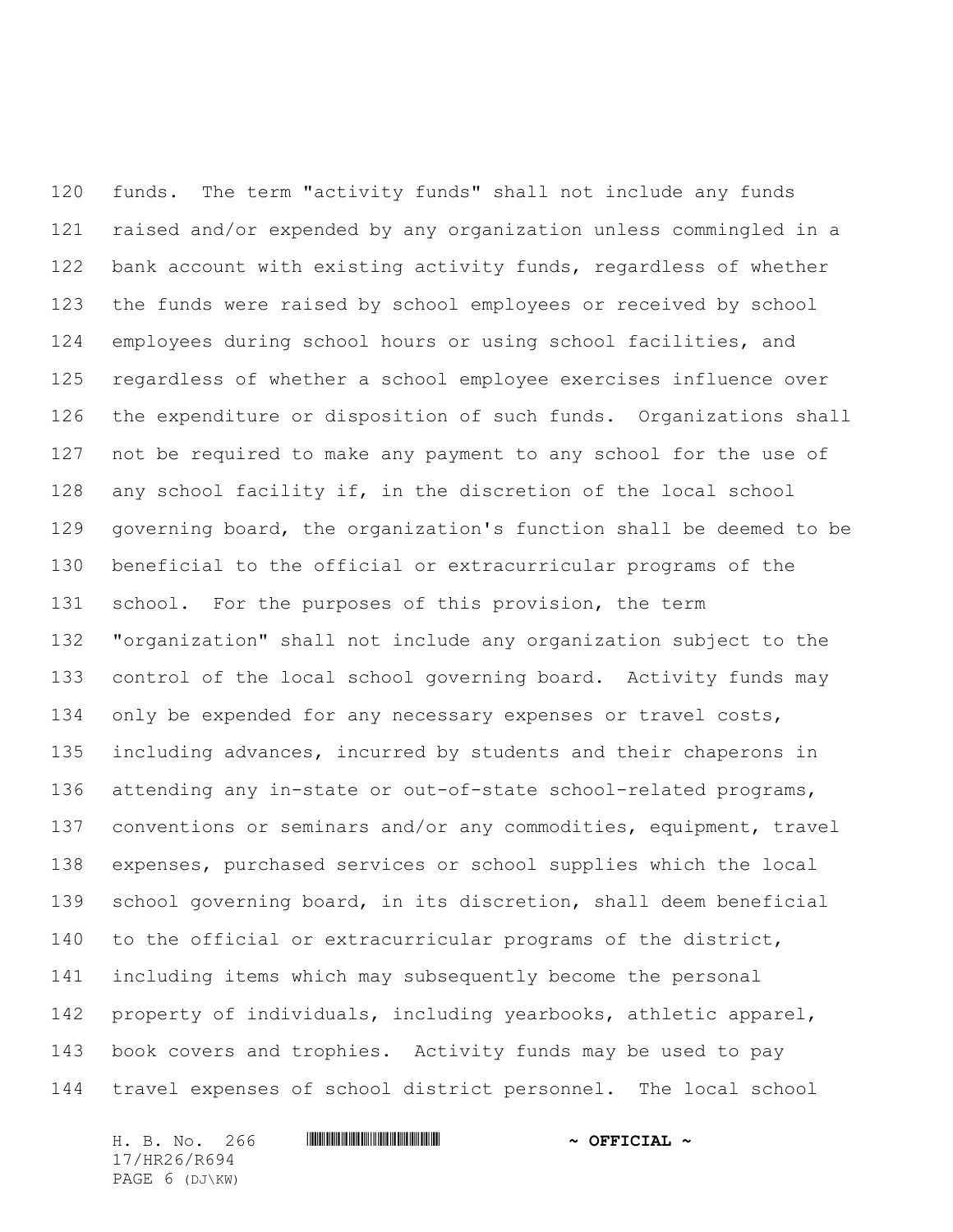governing board shall be authorized and empowered to promulgate rules and regulations specifically designating for what purposes school activity funds may be expended. The local school governing board shall provide (i) that such school activity funds shall be maintained and expended by the principal of the school generating the funds in individual bank accounts, or (ii) that such school activity funds shall be maintained and expended by the superintendent of schools in a central depository approved by the board. The local school governing board shall provide that such school activity funds be audited as part of the annual audit required in Section 37-9-18. The State Department of Education shall prescribe a uniform system of accounting and financial reporting for all school activity fund transactions;

 (t) To enter into an energy performance contract, energy services contract, on a shared-savings, lease or lease-purchase basis, for energy efficiency services and/or equipment as provided for in Section 31-7-14;

 (u) To maintain accounts and issue pay certificates on school food service bank accounts;

 (v) (i) To lease a school building from an individual, partnership, nonprofit corporation or a private for-profit corporation for the use of such school district, and to expend funds therefor as may be available from any nonminimum program sources. The school board of the school district desiring to lease a school building shall declare by resolution that a need

H. B. No. 266 **HRANG AND ALL AND A STATE AND A OFFICIAL ~** 17/HR26/R694 PAGE 7 (DJ\KW)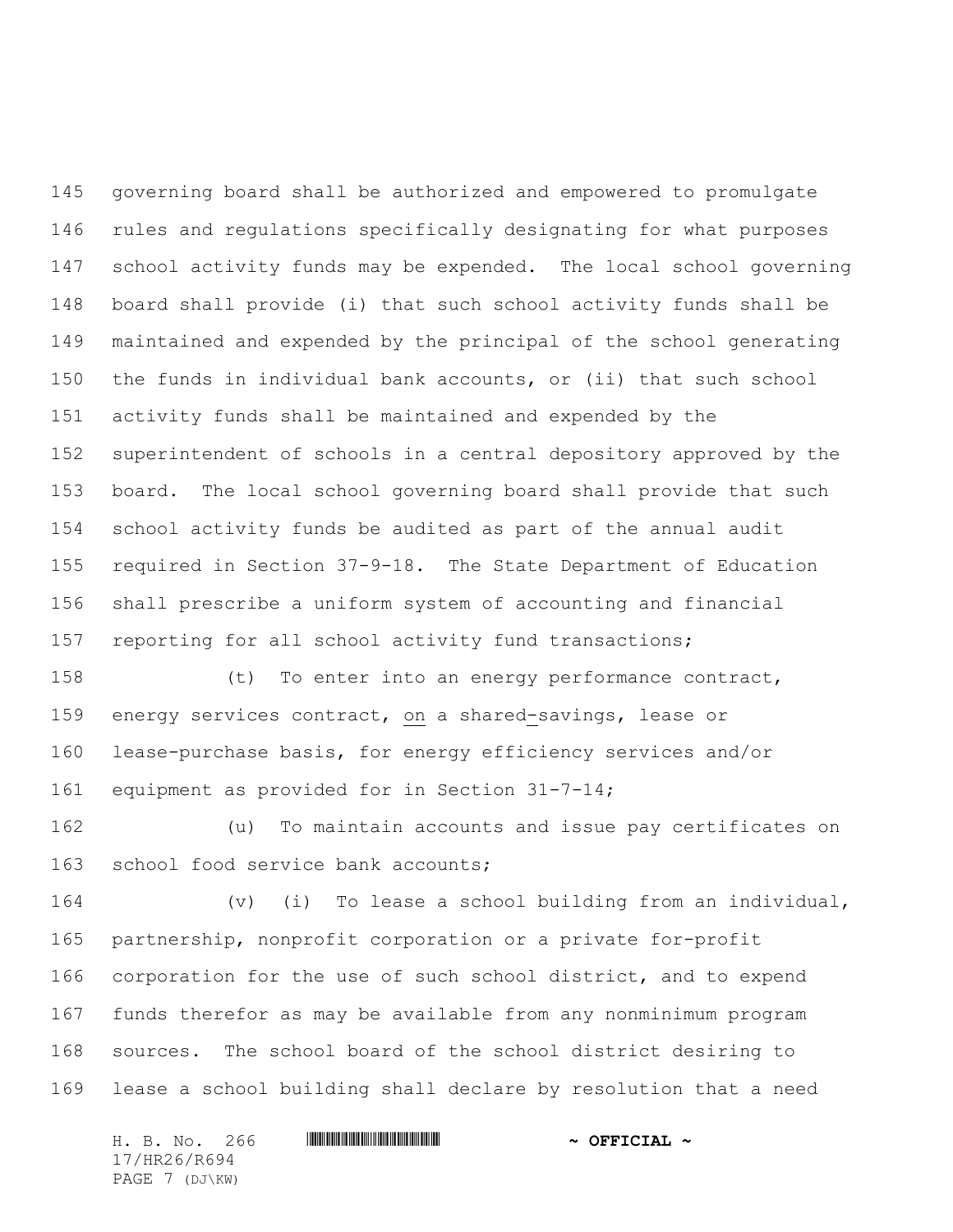exists for a school building and that the school district cannot provide the necessary funds to pay the cost or its proportionate share of the cost of a school building required to meet the present needs. The resolution so adopted by the school board shall be published once each week for three (3) consecutive weeks in a newspaper having a general circulation in the school district involved, with the first publication thereof to be made not less than thirty (30) days prior to the date upon which the school board is to act on the question of leasing a school building. If no petition requesting an election is filed prior to such meeting as hereinafter provided, then the school board may, by resolution spread upon its minutes, proceed to lease a school building. If at any time prior to said meeting a petition signed by not less than twenty percent (20%) or fifteen hundred (1500), whichever is less, of the qualified electors of the school district involved shall be filed with the school board requesting that an election be called on the question, then the school board shall, not later than the next regular meeting, adopt a resolution calling an election to be held within such school district upon the question of authorizing the school board to lease a school building. Such election shall be called and held, and notice thereof shall be given, in the same manner for elections upon the questions of the issuance of the bonds of school districts, and the results thereof shall be certified to the school board. If at least three-fifths (3/5) of the qualified electors of the school district who voted

H. B. No. 266 \*HR26/R694\* **~ OFFICIAL ~** 17/HR26/R694 PAGE 8 (DJ\KW)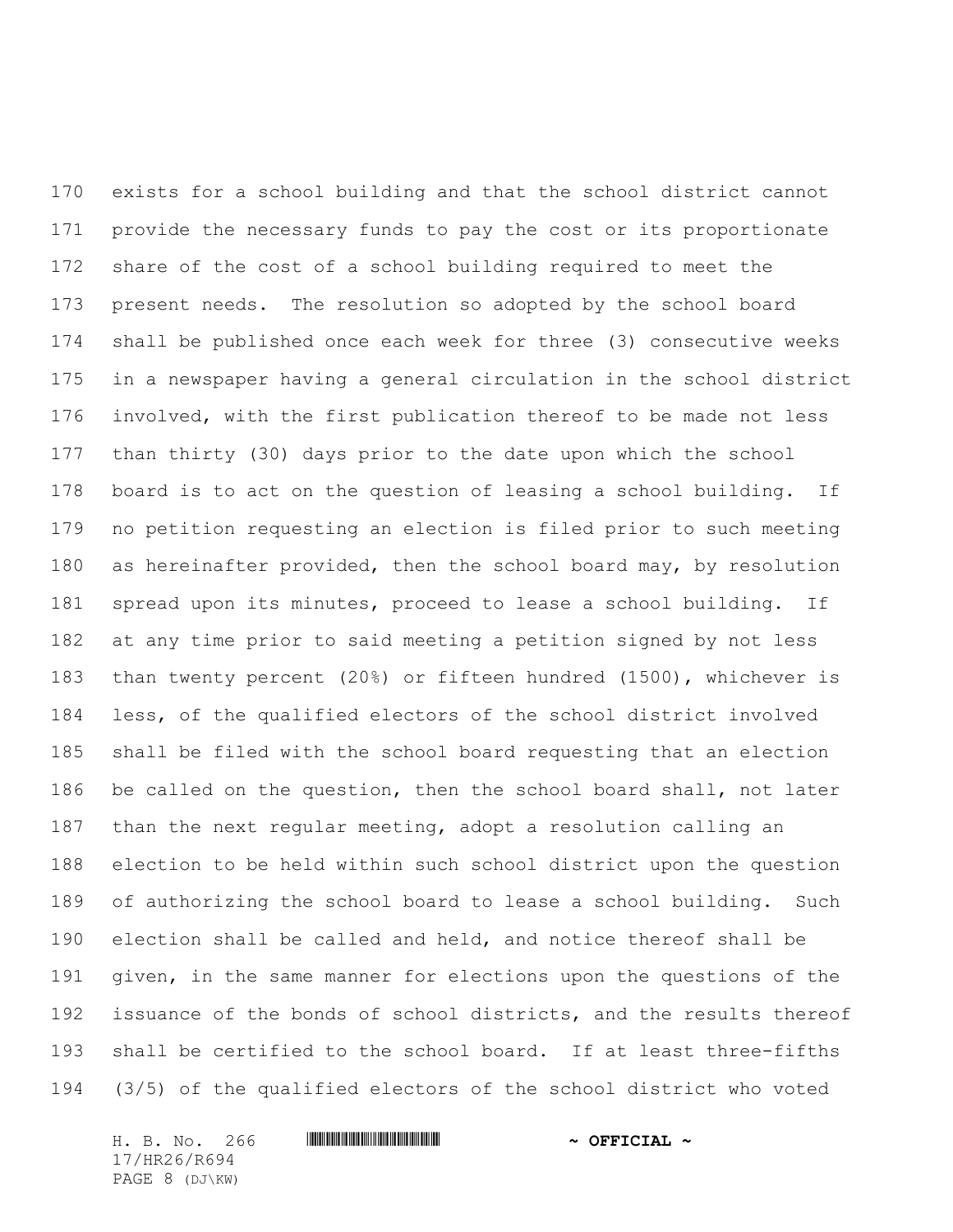in such election shall vote in favor of the leasing of a school building, then the school board shall proceed to lease a school building. The term of the lease contract shall not exceed twenty (20) years, and the total cost of such lease shall be either the amount of the lowest and best bid accepted by the school board after advertisement for bids or an amount not to exceed the current fair market value of the lease as determined by the averaging of at least two (2) appraisals by certified general appraisers licensed by the State of Mississippi. The term "school building" as used in this paragraph (v)(i) shall be construed to mean any building or buildings used for classroom purposes in connection with the operation of schools and shall include the site therefor, necessary support facilities, and the equipment thereof and appurtenances thereto such as heating facilities, water supply, sewage disposal, landscaping, walks, drives and playgrounds. The term "lease" as used in this paragraph (v)(i) 211 may include a lease-purchase contract;

 (ii) If two (2) or more school districts propose to enter into a lease contract jointly, then joint meetings of the school boards having control may be held but no action taken shall be binding on any such school district unless the question of leasing a school building is approved in each participating school district under the procedure hereinabove set forth in paragraph 218 (v)(i). All of the provisions of paragraph (v)(i) regarding the term and amount of the lease contract shall apply to the school

H. B. No. 266 \*HR26/R694\* **~ OFFICIAL ~** 17/HR26/R694 PAGE 9 (DJ\KW)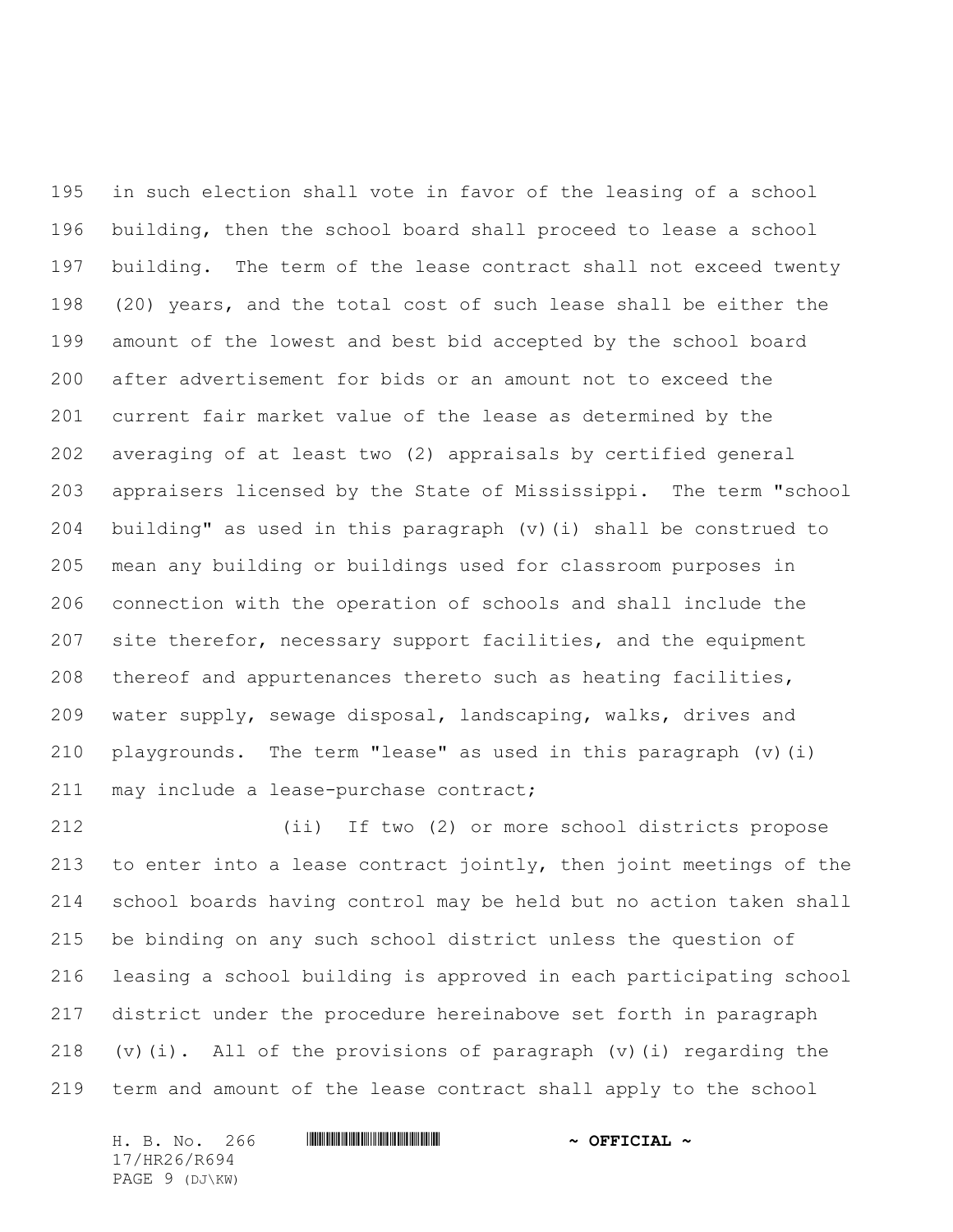boards of school districts acting jointly. Any lease contract executed by two (2) or more school districts as joint lessees shall set out the amount of the aggregate lease rental to be paid by each, which may be agreed upon, but there shall be no right of occupancy by any lessee unless the aggregate rental is paid as stipulated in the lease contract. All rights of joint lessees under the lease contract shall be in proportion to the amount of lease rental paid by each;

 (w) To employ all noninstructional and noncertificated employees and fix the duties and compensation of such personnel deemed necessary pursuant to the recommendation of the superintendent of schools;

 (x) To employ and fix the duties and compensation of such legal counsel as deemed necessary;

 (y) Subject to rules and regulations of the State Board 235 of Education, to purchase, own and operate trucks, vans and other motor vehicles, which shall bear the proper identification required by law;

 (z) To expend funds for the payment of substitute teachers and to adopt reasonable regulations for the employment and compensation of such substitute teachers;

 (aa) To acquire in its own name by purchase all real property which shall be necessary and desirable in connection with the construction, renovation or improvement of any public school building or structure. Whenever the purchase price for such real

H. B. No. 266 \*HR26/R694\* **~ OFFICIAL ~** 17/HR26/R694 PAGE 10 (DJ\KW)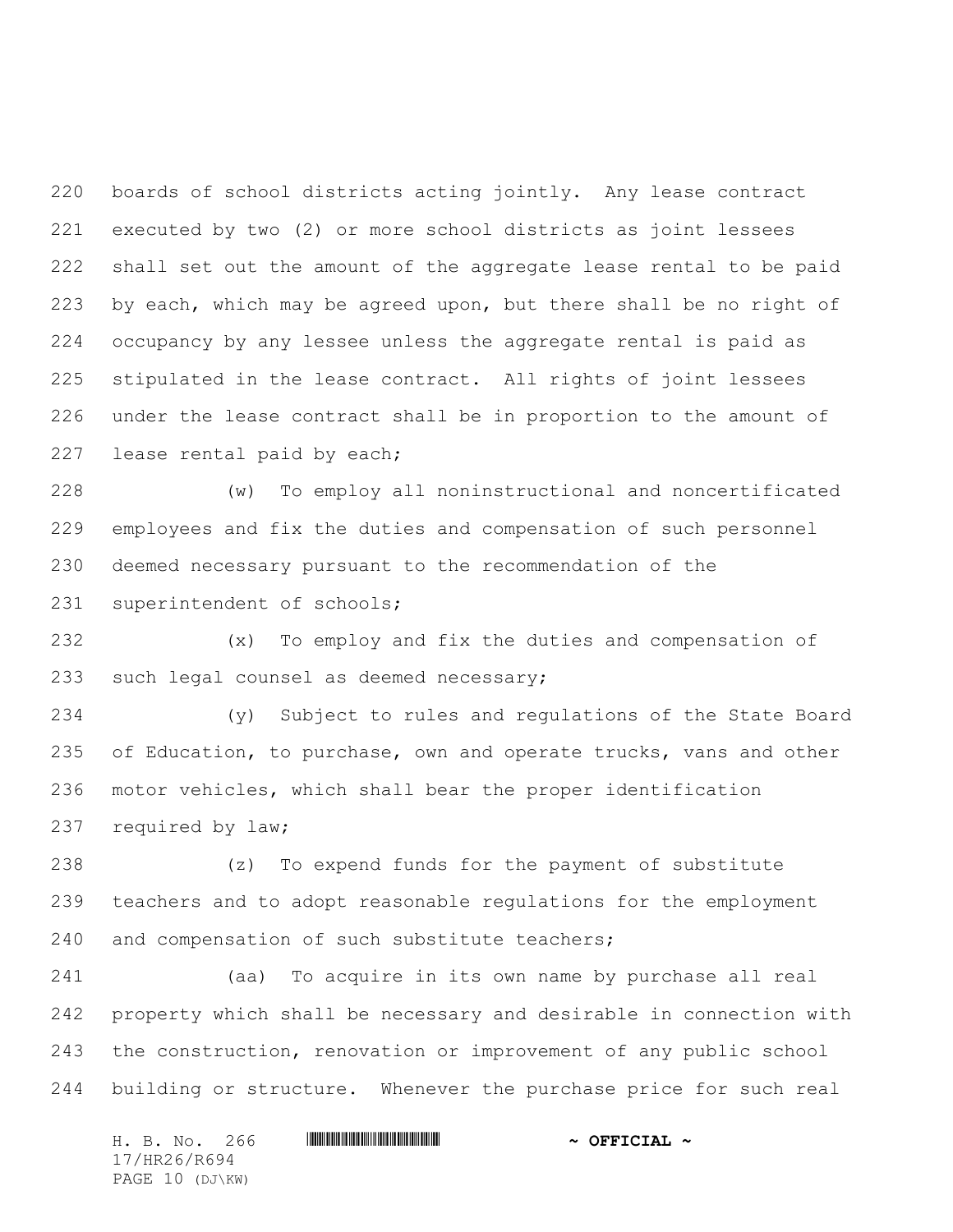property is greater than Fifty Thousand Dollars (\$50,000.00), the school board shall not purchase the property for an amount exceeding the fair market value of such property as determined by the average of at least two (2) independent appraisals by certified general appraisers licensed by the State of Mississippi. **\* \* \*** Provided further, that the local school board is authorized to grant an easement for ingress and egress over sixteenth section land or lieu land in exchange for a similar easement upon adjoining land where the exchange of easements affords substantial benefit to the sixteenth section land; provided, however, the exchange must be based upon values as determined by a competent appraiser, with any differential in value to be adjusted by cash payment. Any easement rights granted over sixteenth section land under such authority shall terminate when the easement ceases to be used for its stated purpose. No sixteenth section or lieu land which is subject to an existing lease shall be burdened by any such easement except by consent of the lessee or unless the school district shall acquire the unexpired leasehold interest affected by the easement;

 (bb) To charge reasonable fees related to the educational programs of the district, in the manner prescribed in Section 37-7-335;

 (cc) Subject to rules and regulations of the State Board of Education, to purchase relocatable classrooms for the use

H. B. No. 266 \*HR26/R694\* **~ OFFICIAL ~** 17/HR26/R694 PAGE 11 (DJ\KW)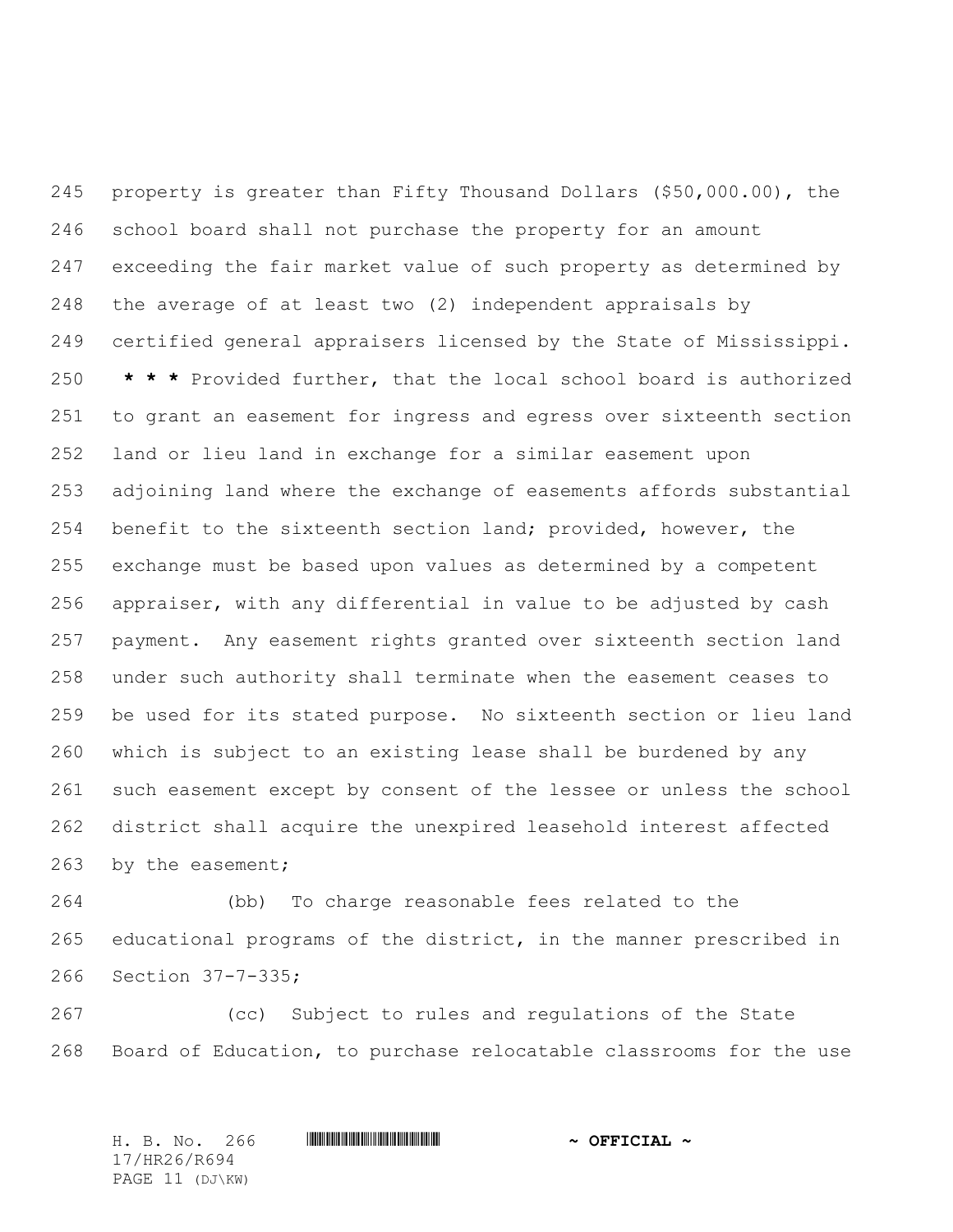of such school district, in the manner prescribed in Section  $270 \quad 37 - 1 - 13;$ 

 (dd) Enter into contracts or agreements with other school districts, political subdivisions or governmental entities to carry out one or more of the powers or duties of the school board, or to allow more efficient utilization of limited resources for providing services to the public;

 (ee) To provide for in-service training for employees of the district;

 (ff) As part of their duties to prescribe the use of textbooks, to provide that parents and legal guardians shall be responsible for the textbooks and for the compensation to the school district for any books which are not returned to the proper schools upon the withdrawal of their dependent child. If a textbook is lost or not returned by any student who drops out of the public school district, the parent or legal guardian shall also compensate the school district for the fair market value of the textbooks;

 (gg) To conduct fund-raising activities on behalf of the school district that the local school board, in its discretion, deems appropriate or beneficial to the official or extracurricular programs of the district; provided that:

 (i) Any proceeds of the fund-raising activities shall be treated as "activity funds" and shall be accounted for as are other activity funds under this section; and

|              |  |  | H. B. No. 266   |  |  | $\sim$ OFFICIAL $\sim$ |
|--------------|--|--|-----------------|--|--|------------------------|
| 17/HR26/R694 |  |  |                 |  |  |                        |
|              |  |  | PAGE 12 (DJ\KW) |  |  |                        |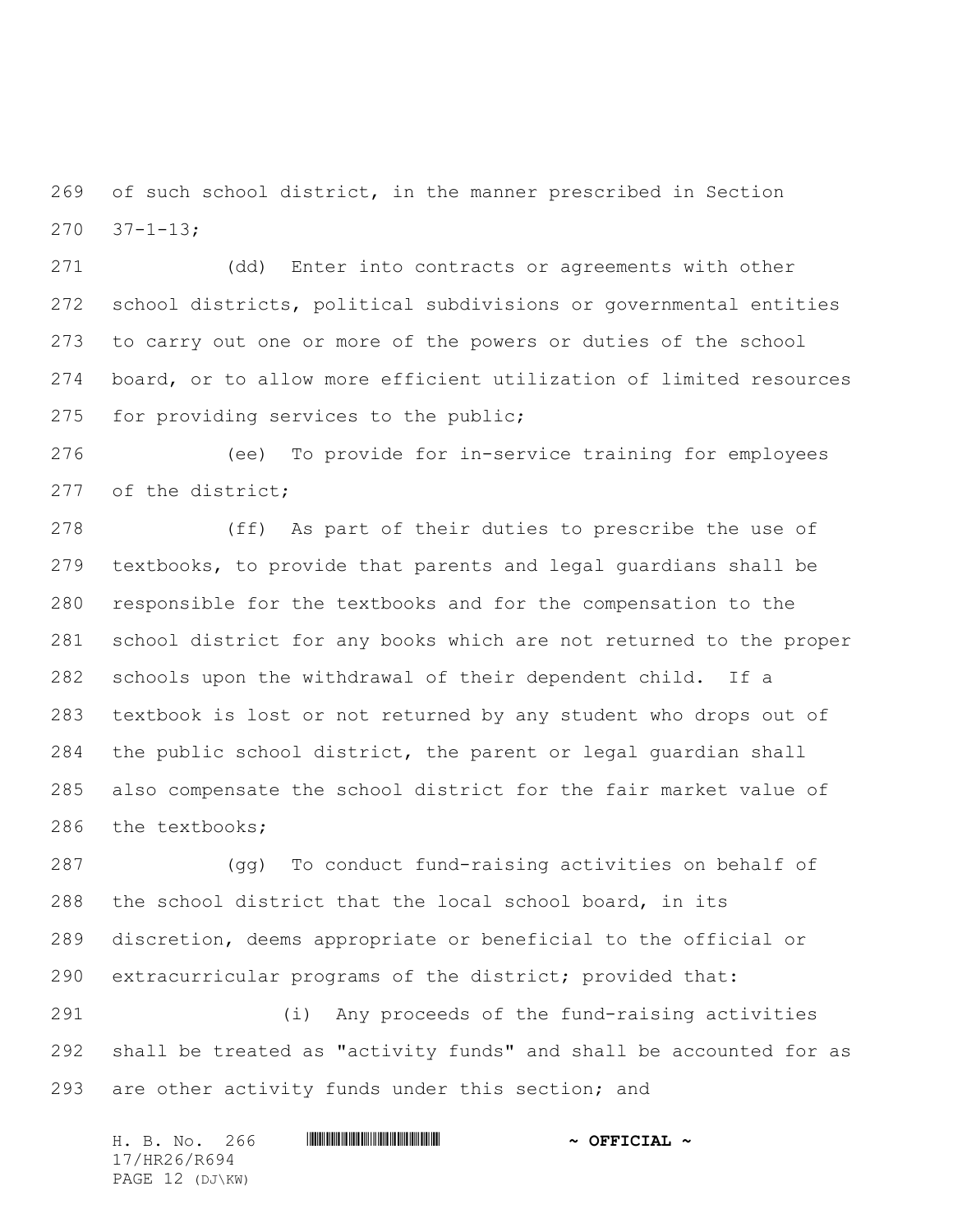(ii) Fund-raising activities conducted or authorized by the board for the sale of school pictures, the rental of caps and gowns or the sale of graduation invitations for which the school board receives a commission, rebate or fee shall contain a disclosure statement advising that a portion of the proceeds of the sales or rentals shall be contributed to the student activity fund;

 (hh) To allow individual lessons for music, art and other curriculum-related activities for academic credit or nonacademic credit during school hours and using school equipment and facilities, subject to uniform rules and regulations adopted by the school board;

 (ii) To charge reasonable fees for participating in an extracurricular activity for academic or nonacademic credit for necessary and required equipment such as safety equipment, band instruments and uniforms;

 (jj) To conduct or participate in any fund-raising activities on behalf of or in connection with a tax-exempt charitable organization;

 (kk) To exercise such powers as may be reasonably necessary to carry out the provisions of this section;

 (ll) To expend funds for the services of nonprofit arts organizations or other such nonprofit organizations who provide performances or other services for the students of the school district;

H. B. No. 266 \*HR26/R694\* **~ OFFICIAL ~** 17/HR26/R694 PAGE 13 (DJ\KW)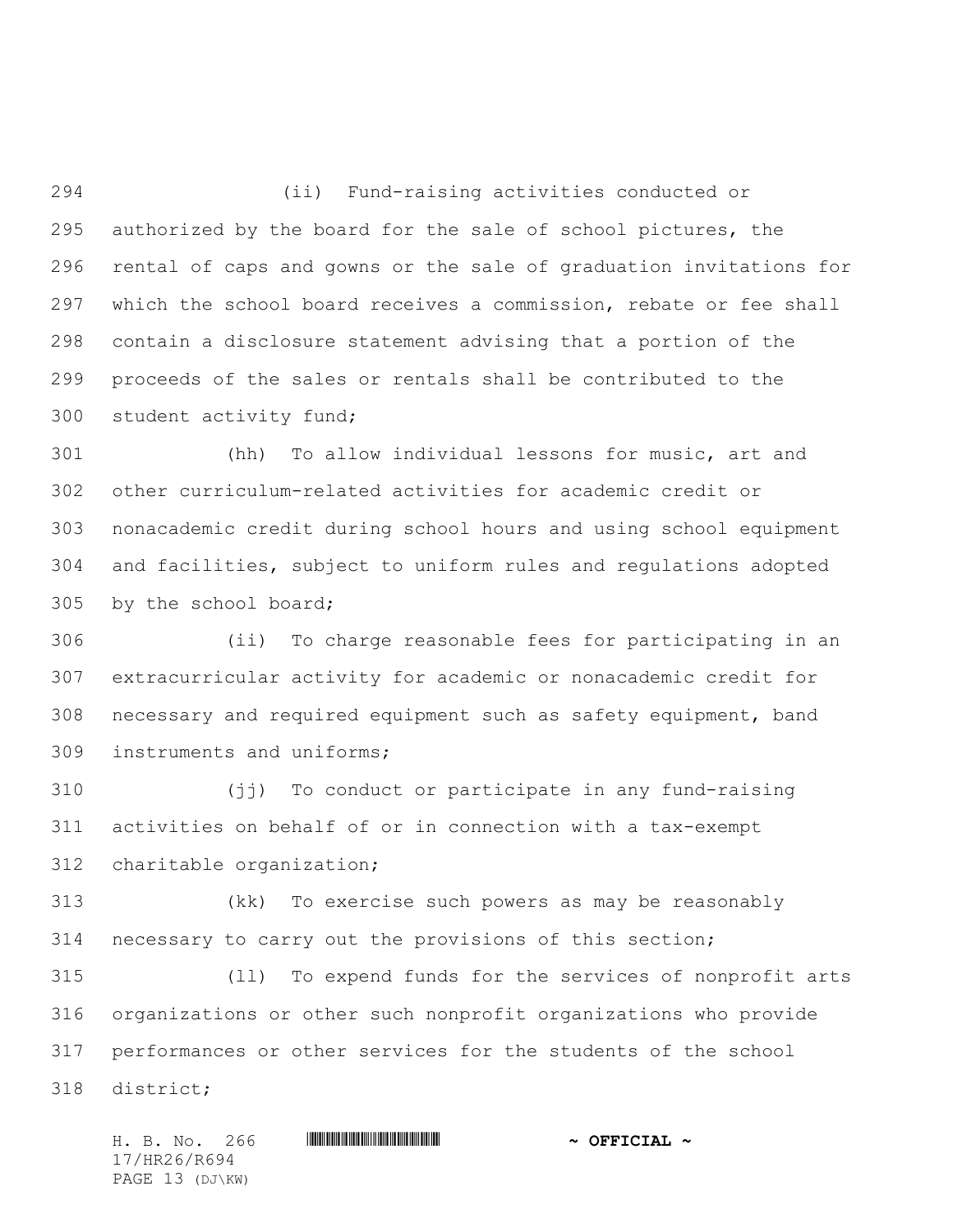(mm) To expend federal No Child Left Behind Act funds, or any other available funds that are expressly designated and 321 authorized for that use, to pay training, educational expenses, salary incentives and salary supplements to employees of local school districts; except that incentives shall not be considered 324 part of the local supplement as defined in Section  $37-151-5$  (o), nor shall incentives be considered part of the local supplement paid to an individual teacher for the purposes of Section 37-19-7(1). Mississippi Adequate Education Program funds or any other state funds may not be used for salary incentives or salary supplements as provided in this paragraph (mm);

 (nn) To use any available funds, not appropriated or designated for any other purpose, for reimbursement to the state-licensed employees from both in state and out of state, who enter into a contract for employment in a school district, for the expense of moving when the employment necessitates the relocation of the licensed employee to a different geographical area than that in which the licensed employee resides before entering into the contract. The reimbursement shall not exceed One Thousand Dollars (\$1,000.00) for the documented actual expenses incurred in the course of relocating, including the expense of any professional moving company or persons employed to assist with the move, rented moving vehicles or equipment, mileage in the amount authorized for county and municipal employees under Section 25-3-41 if the licensed employee used his personal vehicle or

H. B. No. 266 \*HR26/R694\* **~ OFFICIAL ~** 17/HR26/R694 PAGE 14 (DJ\KW)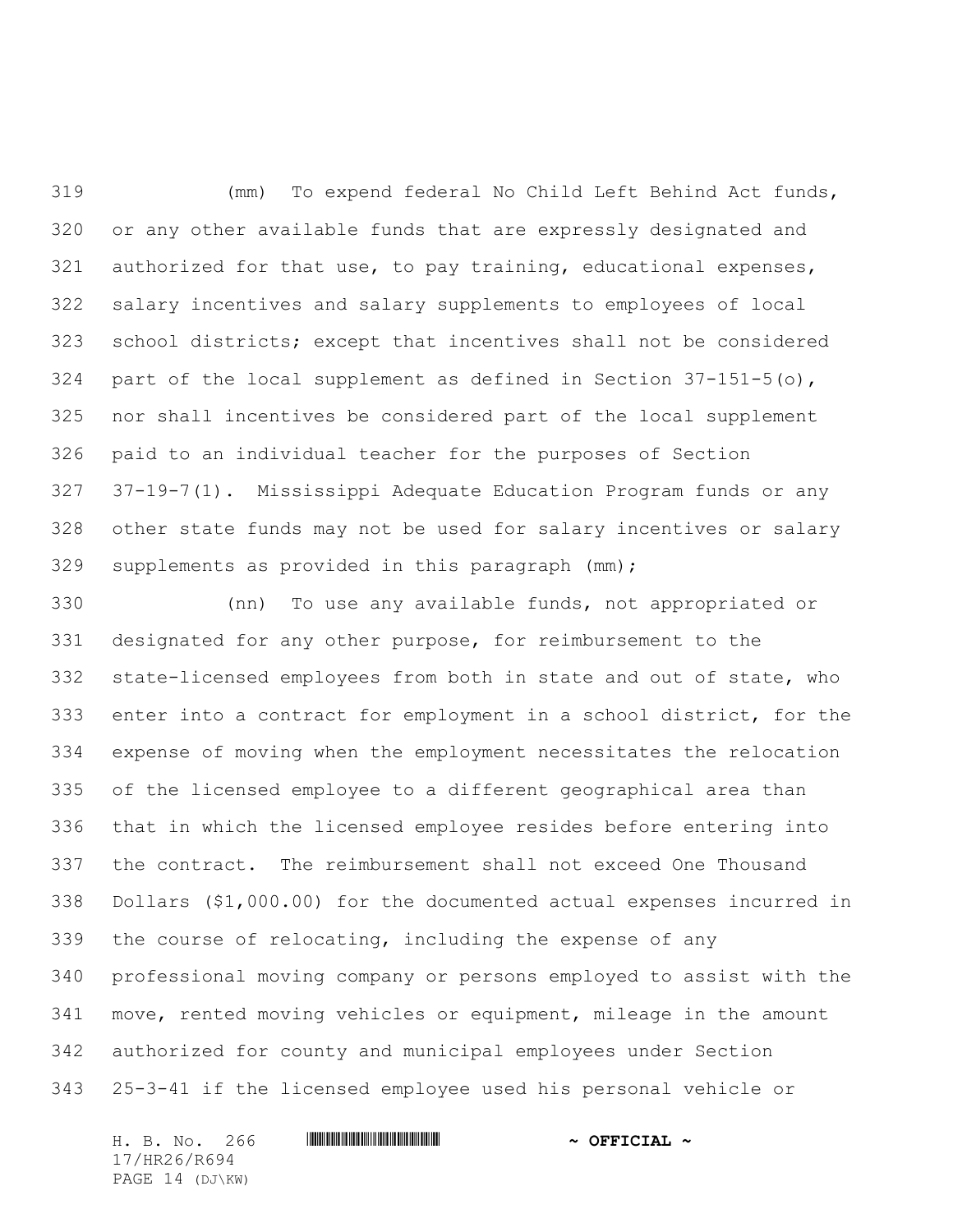vehicles for the move, meals and such other expenses associated with the relocation. No licensed employee may be reimbursed for moving expenses under this section on more than one (1) occasion by the same school district. Nothing in this section shall be construed to require the actual residence to which the licensed employee relocates to be within the boundaries of the school district that has executed a contract for employment in order for the licensed employee to be eligible for reimbursement for the moving expenses. However, the licensed employee must relocate within the boundaries of the State of Mississippi. Any individual receiving relocation assistance through the Critical Teacher Shortage Act as provided in Section 37-159-5 shall not be eligible to receive additional relocation funds as authorized in this paragraph;

 (oo) To use any available funds, not appropriated or designated for any other purpose, to reimburse persons who interview for employment as a licensed employee with the district for the mileage and other actual expenses incurred in the course of travel to and from the interview at the rate authorized for county and municipal employees under Section 25-3-41;

 (pp) Consistent with the report of the Task Force to Conduct a Best Financial Management Practices Review, to improve school district management and use of resources and identify cost savings as established in Section 8 of Chapter 610, Laws of 2002, local school boards are encouraged to conduct independent reviews

H. B. No. 266 \*HR26/R694\* **~ OFFICIAL ~** 17/HR26/R694 PAGE 15 (DJ\KW)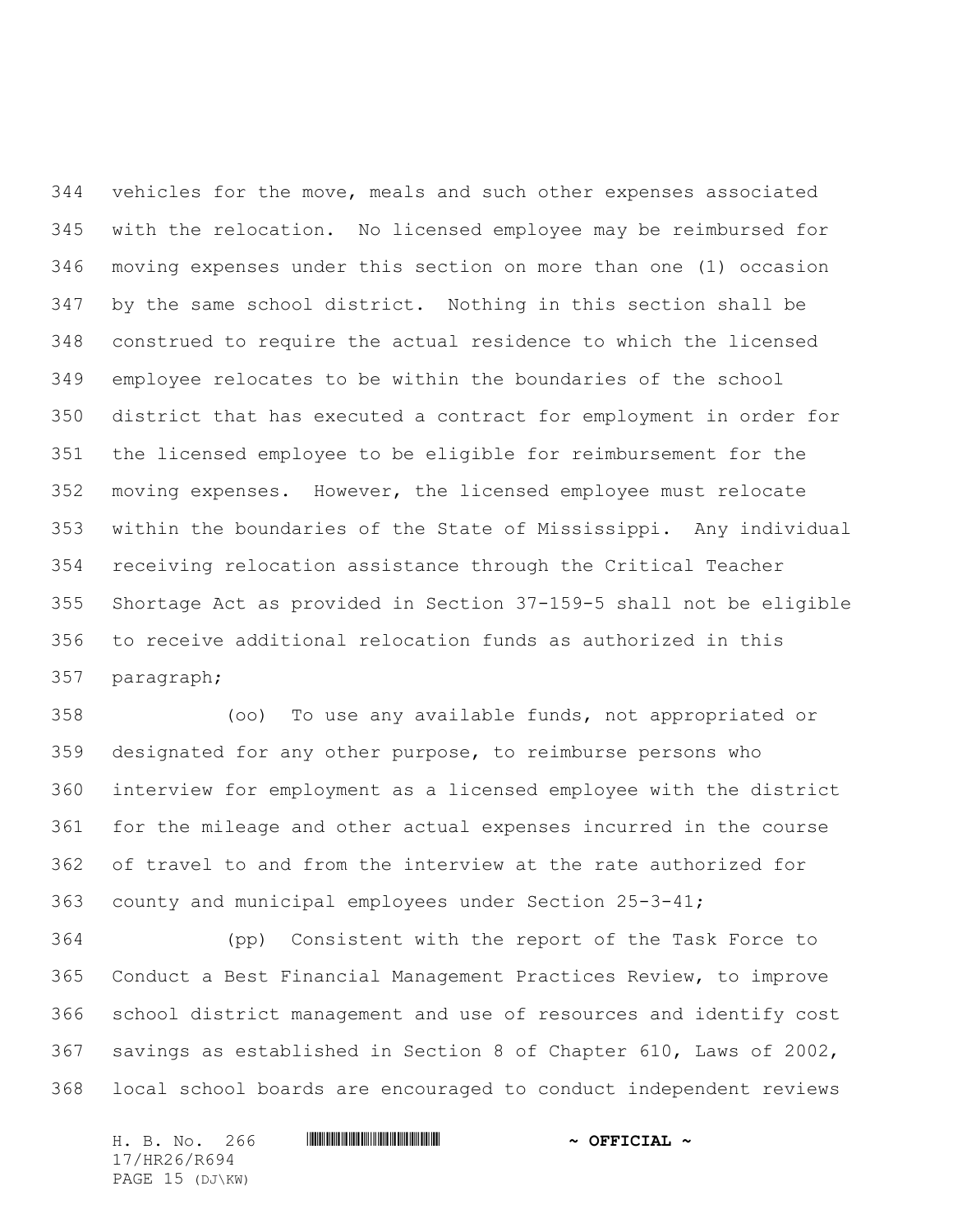of the management and efficiency of schools and school districts. Such management and efficiency reviews shall provide state and local officials and the public with the following: (i) An assessment of a school district's governance and organizational structure; (ii) An assessment of the school district's financial and personnel management; (iii) An assessment of revenue levels and sources; (iv) An assessment of facilities utilization, planning and maintenance; (v) An assessment of food services, transportation and safety/security systems; (vi) An assessment of instructional and administrative technology; (vii) A review of the instructional management and the efficiency and effectiveness of existing instructional programs; and (viii) Recommended methods for increasing efficiency and effectiveness in providing educational services to the public; (qq) To enter into agreements with other local school boards for the establishment of an educational service agency (ESA) to provide for the cooperative needs of the region in which the school district is located, as provided in Section 37-7-345;

H. B. No. 266 \*HR26/R694\* **~ OFFICIAL ~** 17/HR26/R694 PAGE 16 (DJ\KW)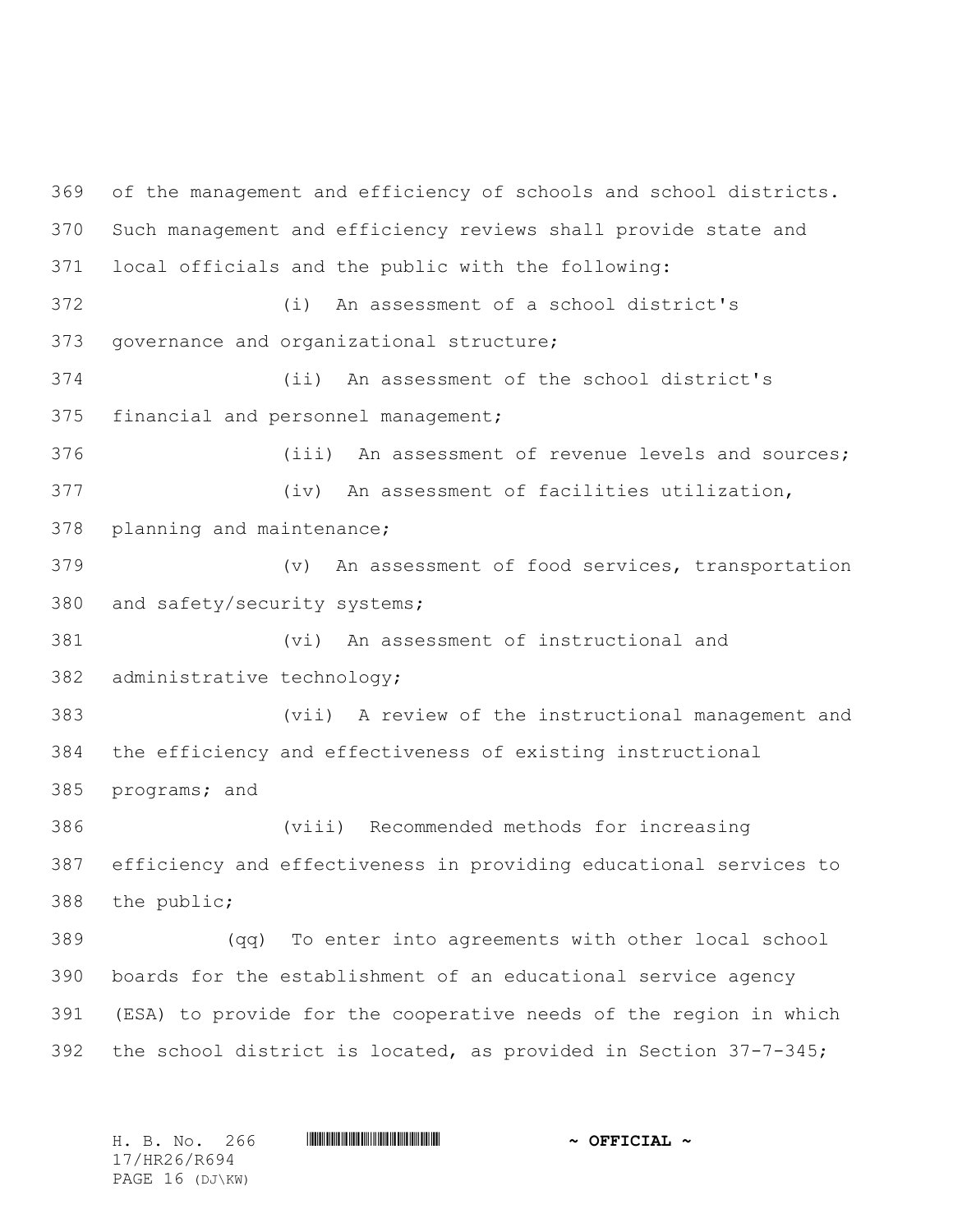(rr) To implement a financial literacy program for students in Grades **\* \* \*** 9 through 12. The board may review the national programs and obtain free literature from various nationally recognized programs. After review of the different programs, the board may certify a program that is most appropriate for the school districts' needs. If a district implements a financial literacy program, then any student in Grade 9, 10 **\* \* \***  400 , 11 or 12 may participate in the program. The financial literacy program shall include, but is not limited to, instruction in the same areas of personal business and finance as required under Section 37-1-3(2)(b). The school board may coordinate with volunteer teachers from local community organizations, including, but not limited to, the following: United States Department of Agriculture Rural Development, United States Department of Housing and Urban Development, Junior Achievement, bankers and other nonprofit organizations **\* \* \***;

 (ss) To collaborate with the State Board of Education, Community Action Agencies or the Department of Human Services to develop and implement a voluntary program to provide services for a prekindergarten program that addresses the cognitive, social, and emotional needs of four-year-old and three-year-old children. The school board may utilize any source of available revenue to fund the voluntary program. Effective with the 2013-2014 school year, to implement voluntary prekindergarten programs under the

H. B. No. 266 \*HR26/R694\* **~ OFFICIAL ~** 17/HR26/R694 PAGE 17 (DJ\KW)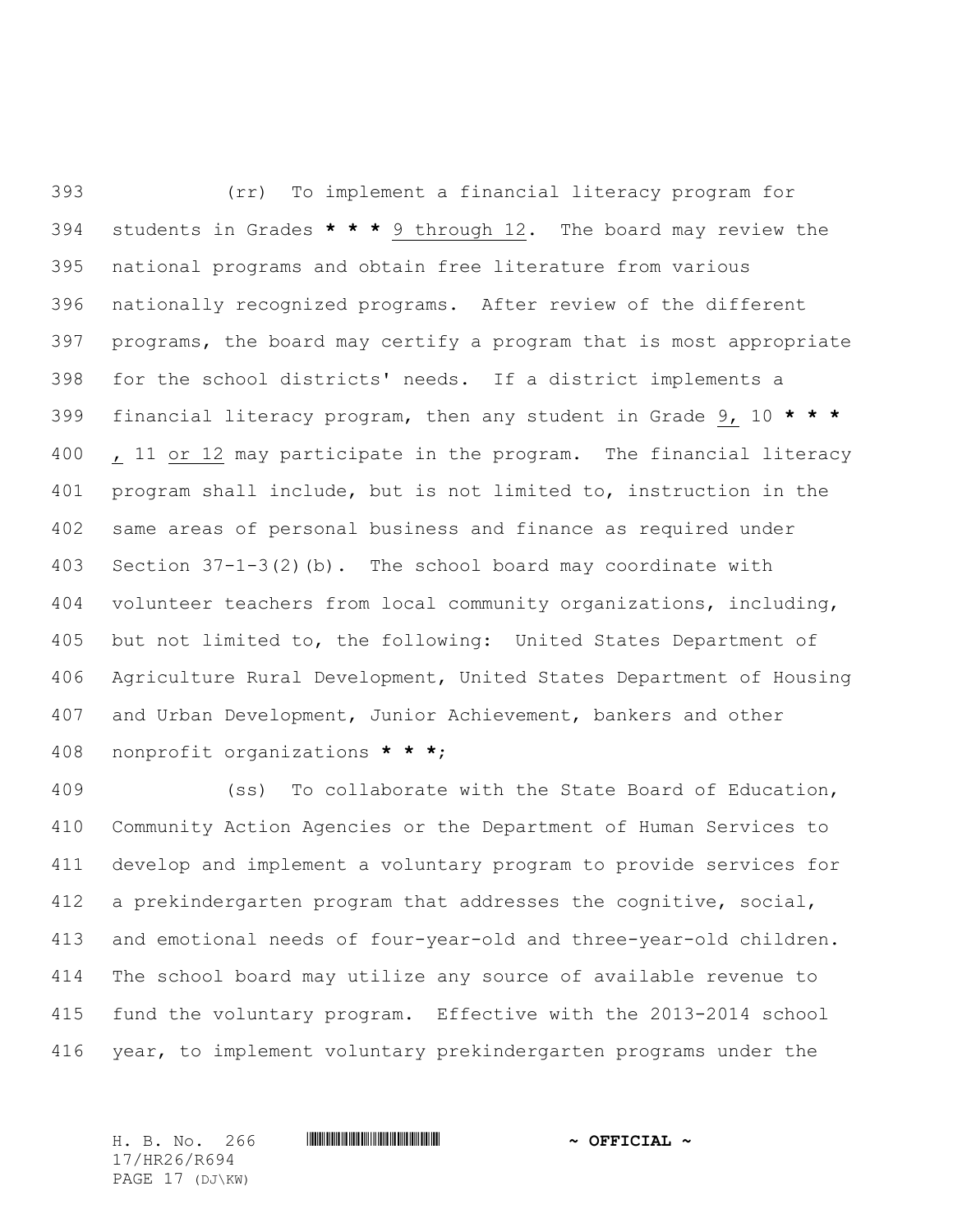Early Learning Collaborative Act of 2013 pursuant to state funds awarded by the State Department of Education on a matching basis; (tt) With respect to any lawful, written obligation of a school district, including, but not limited to, leases 421 (excluding leases of sixteenth section public school trust land), 422 bonds, notes, or other agreement, to agree in writing with the 423 obligee that the Department of Revenue or any state agency, department or commission created under state law may:

 (i) Withhold all or any part (as agreed by the school board) of any monies which such local school board is entitled to receive from time to time under any law and which is 428 in the possession of the Department of Revenue, or any state 429 agency, department or commission created under state law; and

 (ii) Pay the same over to any financial institution, trustee or other obligee, as directed in writing by the school board, to satisfy all or part of such obligation of the school district.

 The school board may make such written agreement to withhold and transfer funds irrevocable for the term of the written obligation and may include in the written agreement any other terms and provisions acceptable to the school board. If the school board files a copy of such written agreement with the Department of Revenue, or any state agency, department or commission created under state law then the Department of Revenue 441 or any state agency, department or commission created under state

H. B. No. 266 \*HR26/R694\* **~ OFFICIAL ~** 17/HR26/R694 PAGE 18 (DJ\KW)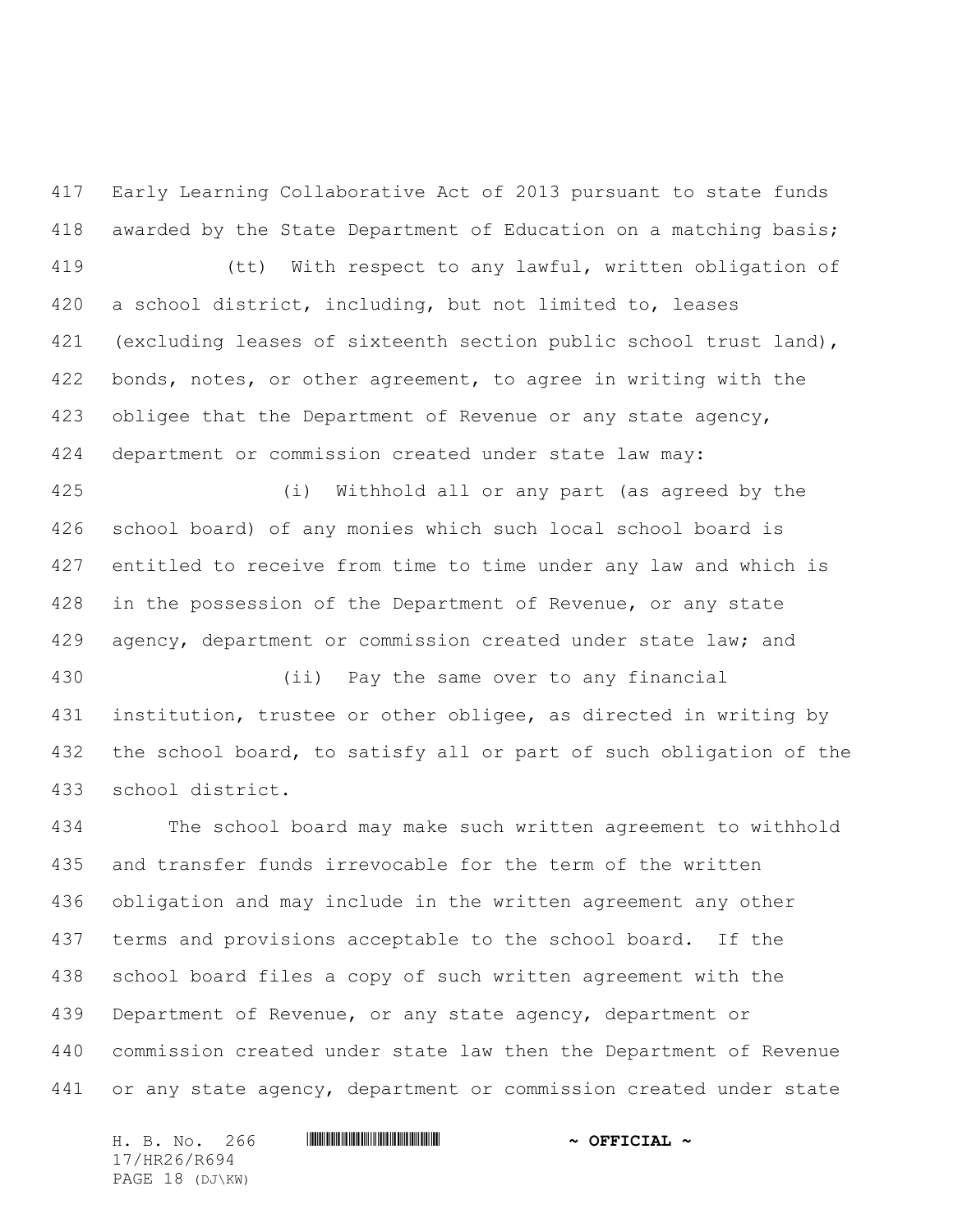law shall immediately make the withholdings provided in such agreement from the amounts due the local school board and shall continue to pay the same over to such financial institution, trustee or obligee for the term of the agreement.

 This paragraph (tt) shall not grant any extra authority to a school board to issue debt in any amount exceeding statutory limitations on assessed value of taxable property within such school district or the statutory limitations on debt maturities, and shall not grant any extra authority to impose, levy or collect 451 a tax which is not otherwise expressly provided for, and shall not be construed to apply to sixteenth section public school trust land;

 (uu) With respect to any matter or transaction that is competitively bid by a school district, to accept from any bidder as a good-faith deposit or bid bond or bid surety, the same type of good-faith deposit or bid bond or bid surety that may be accepted by the state or any other political subdivision on similar competitively bid matters or transactions. This paragraph (uu) shall not be construed to apply to sixteenth section public school trust land. The school board may authorize the investment of any school district funds in the same kind and manner of investments, including pooled investments, as any other political subdivision, including community hospitals;

 (vv) To utilize the alternate method for the conveyance or exchange of unused school buildings and/or land, reserving a

H. B. No. 266 **HRANG AND ALL AND A STATE AND A OFFICIAL ~** 17/HR26/R694 PAGE 19 (DJ\KW)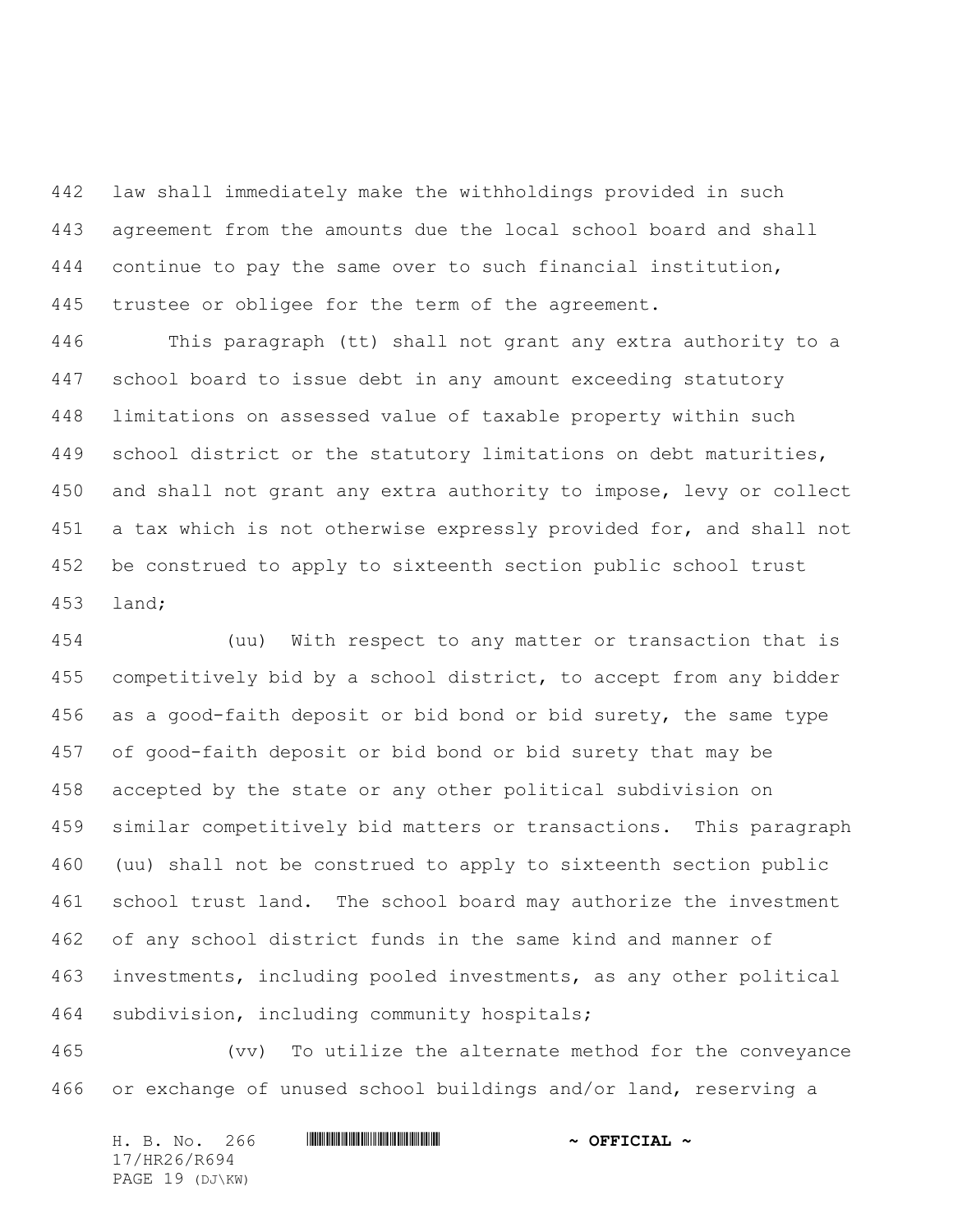partial or other undivided interest in the property, as specifically authorized and provided in Section 37-7-485;

 (ww) To delegate, privatize or otherwise enter into a contract with private entities for the operation of any and all functions of nonacademic school process, procedures and operations including, but not limited to, cafeteria workers, janitorial services, transportation, professional development, achievement and instructional consulting services materials and products, purchasing cooperatives, insurance, business manager services, auditing and accounting services, school safety/risk prevention, 477 data processing and student records, and other staff services; 478 however, the authority under this paragraph does not apply to the leasing, management or operation of sixteenth section lands. Local school districts, working through their regional education service agency, are encouraged to enter into buying consortia with other member districts for the purposes of more efficient use of state resources as described in Section 37-7-345;

 (xx) To partner with entities, organizations and corporations for the purpose of benefiting the school district;

 (yy) To borrow funds from the Rural Economic Development Authority for the maintenance of school buildings;

 (zz) To fund and operate voluntary early childhood education programs, defined as programs for children less than 490 five (5) years of age on or before September 1, and to use any source of revenue for such early childhood education programs.

H. B. No. 266 \*HR26/R694\* **~ OFFICIAL ~** 17/HR26/R694 PAGE 20 (DJ\KW)